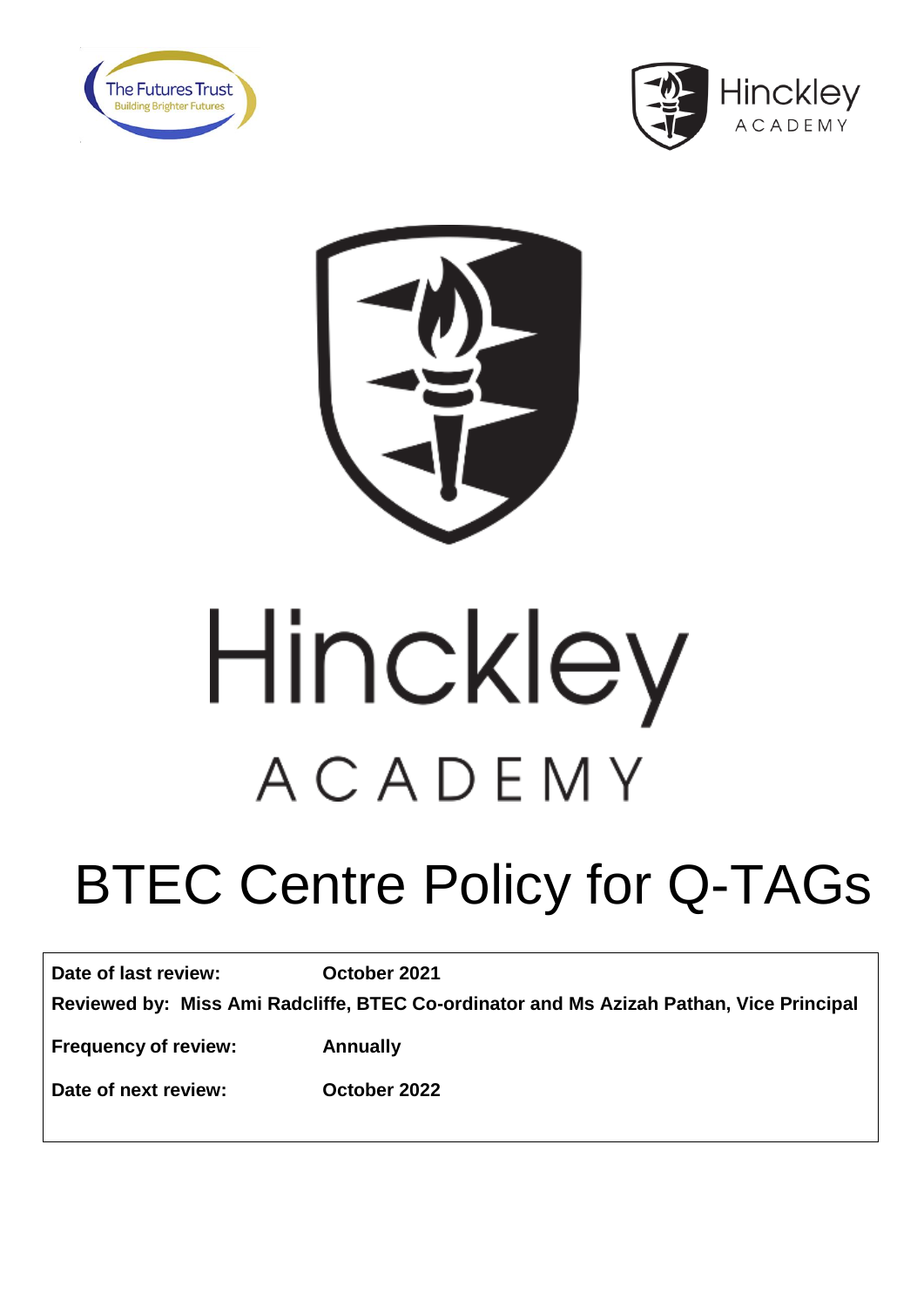All centres will be required to confirm their adherence to this policy via the Q-TAG submission and Head of Centre Declaration process this year.

It is essential you follow the guidance and steps outlined below, and existing BTEC policies for Quality Assurance.

# Aims of this Policy:

1. To make it clear the steps all centres must take to ensure that the Q-TAGs they determine for their learners are sufficiently valid and reliable a centre must: Review the specification grading information i.e.. unit-level assessment criteria and grade descriptors with the subject teaching team Consider what evidence you will have from the content you have taught Collect the evidence Evaluate the quality of the evidence Assign a Qualification-Level Teacher Assessed Grade (Q-TAG) Reflect on your judgement before submission Further detail in relation to the above steps must be referred to and is available in our guidance, here, with supporting information on our webpage: quals.pearson.com/BTEC2021assessment

2. To ensure that learners can feel confident in the process their centres have taken to determine their Q-TAG.

3. To summarise the existing BTEC policies, and confirm that they now also apply in the context of Q-TAG judgements.

4. To reflect and incorporate Ofqual's Vocational Contingency Regulatory Framework (VCRF) and Guidance that any Q-TAG is based on appropriate sources of evidence and has gone through an internal quality assurance process (which includes final sense check of outcomes against historical centre outcomes).

5. To ensure that the methodology used to determine the Q-TAG is consistent across centres and sufficiently valid, reliable and does not advantage or disadvantage any group of, or individual, learners.

In order to do this the centre will, for each qualification and learner, submit a Q-TAG and Head of Centre Declaration confirming that they have:

1. Ensured that all relevant teaching staff (I.e. Assessors, Internal Verifiers, Heads of Department and Heads of Centre) will use the guidance provided by Pearson to confirm the Q-TAG, and refer to supplementary guidance from JCQ and Ofqual where required.

2. Ensured that the evidence that has been used for each Q-TAG judgement is sufficiently documented to ensure that it can be explained to the learner or Parent or Carer in the case of Appeals, and to Pearson. Centres must take into account previous years' results, if there is a material difference in the results profile expected in 2021, a Centre must be able to explain why its results are significantly out of line with past performance (be that higher or lower).

3. Ensured that all assessment evidence is retained in line with Ofqual's Vocational Contingency Regulatory Framework (evidence which is used to support the Qualification-Level Teacher Assessed Grade should be retained until 6 months after the date of the issue of the result, or the conclusion of any appeal in relation to that result, whichever is later). In some cases, evidence may no longer be available, JCQ has released guidance on the retention of evidence in these circumstances. Evidence must be made available for the purposes of further external quality assurance or an Appeal.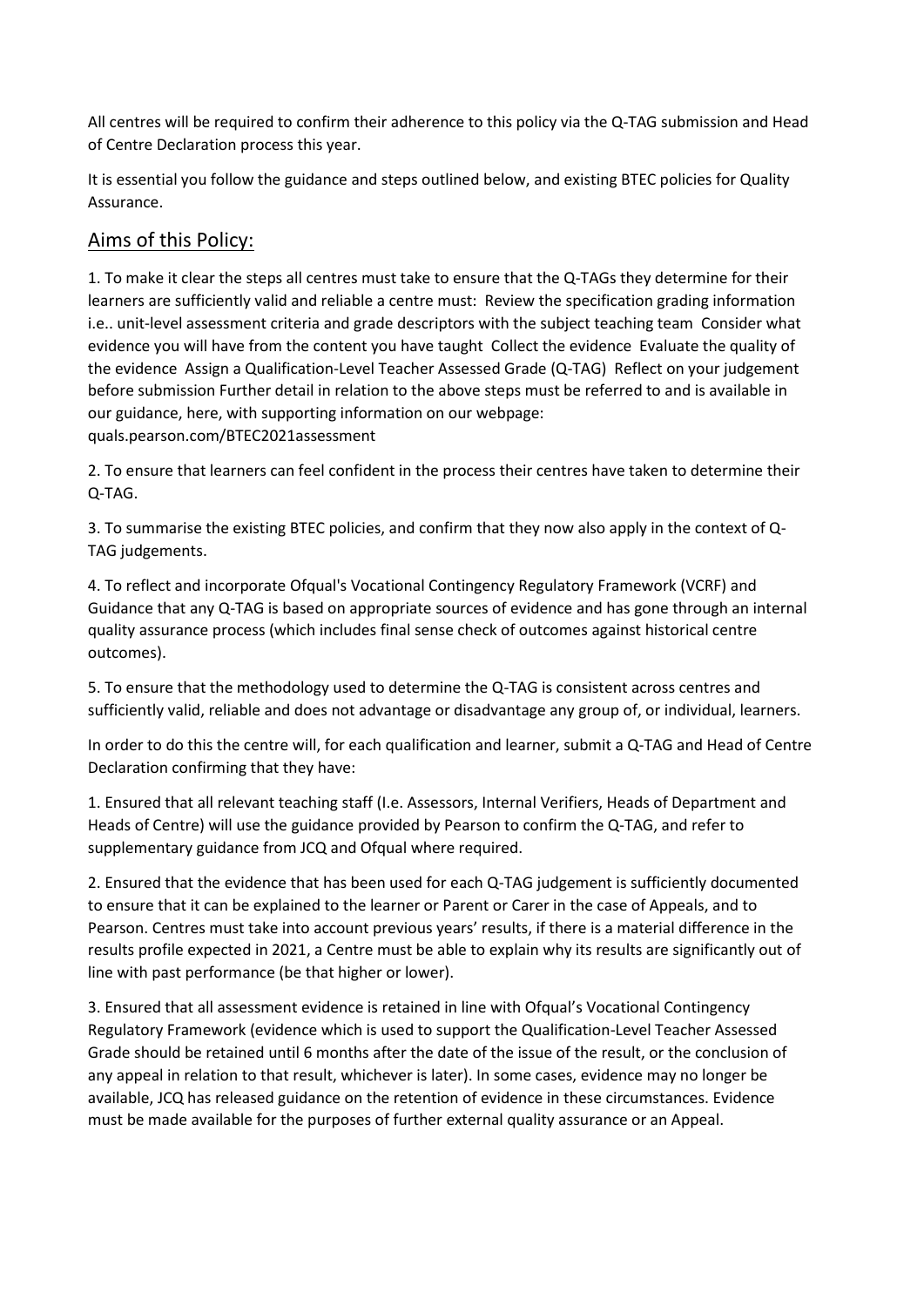This will include documentation that demonstrates the above process for the Q-TAG judgement has been followed, i.e.:

• Records of Standardisation of Assessors and Internal Verifiers and other relevant members of staff, in relation to the Q-TAG process and holistic judgements

• Evidence sheets for learners (Existing BTEC templates for actual assessment and Pearson will provide a template for documenting alterative evidence)

- The alternative sources of evidence that have been considered
- Any additional Assessment and Internal Verification materials
- Any assessed learner work assessment records

• Records of performance data used for sense check, with explanation for any deviation in the 2021 Q-TAG judgements (if there is a material difference in the profiles expected in 2021).

4. Ensured they follow all other policies as set out in our Pearson Annual Centre Declaration signed in 2021, including Pearson Terms and Conditions.

#### What will Standards Verification involve this year?

The Standards Verification process this year has a different core purpose and is designed to support centres and assessors in awarding grades. It will offer guidance, support, and areas where processes can be developed in order to shape parity across centres.

BTEC is made up of a large proportion of internal assessment, because of this, and in parallel to producing some more specific guidance around arriving at Q-TAG grades we have taken the decision to turn our standards verification process into a clear touch point to support you through the process.

We have therefore reduced the amount of material that we would like to review, and also have introduced some flexibility of what that evidence looks like (could include partially completed work). It will enable us to have an earlier interaction with you on assessment judgements that you are making on a subset of the qualification to have some confidence that you are likely to be making good judgements at the point of Q-TAG submission. We intend to use the outputs of this process to inform, in part, the sampling of Q-TAGs later in the year (July).

Ofqual guidance states that all qualifications issued this year will need to be Quality Assured.

- The process for BTEC quality assurance is well established and our approach will be to continue working with you collaboratively to support this requirement.

- To fulfil the requirements on quality assurance, Standards Verification will continue in a different format and with a different core purpose this year - to support the Q-TAG process.

- To reflect the change of purpose, only three learners from one unit will be selected for review\*

## What will Standards Verifiers (SVs) be able to do?

• SVs will be providing feedback on teacher unit-level assessment only.

• This feedback can be used to support centres to ascertain their accuracy in the application of unitlevel criteria.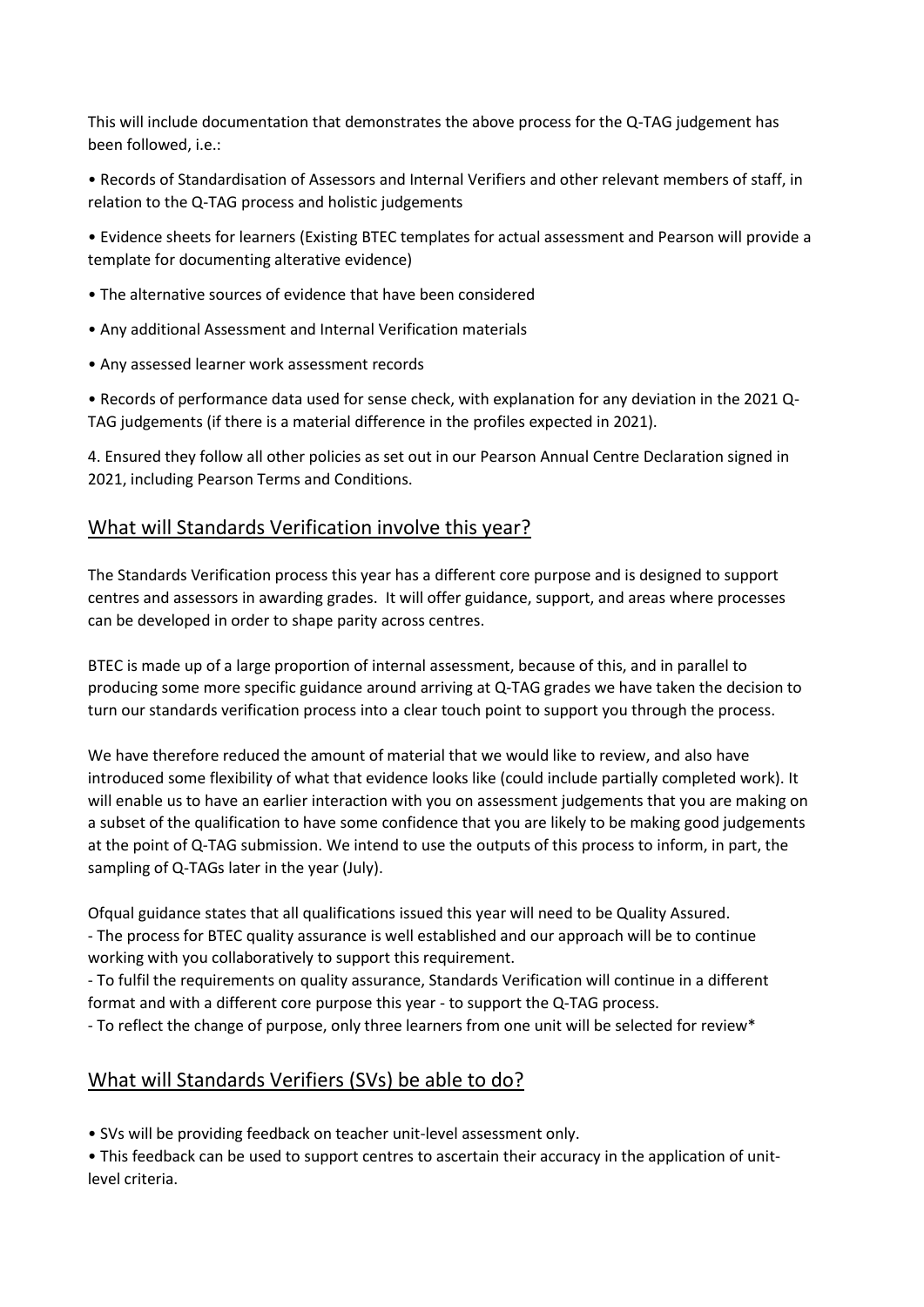• SVs are able to provide both sector specific expertise relating to internal assessment, and support for centres on the application of unit-level standards.

• SVs will not be advising centres on their Qualification-level Teacher Assessed Grades, as these judgements will have to take into account other forms of evidence.

Other ways in which your Standards Verifier (SV) can support you:

• Discuss any reduced assessment options and possible adaptations available for the programme • Review assessment plans

• Share good practice in delivery and assessment activities

• Offer advice on alternative resources and approaches to content delivery • Suggest alternative approaches when gathering assessment evidence

• Provide feedback on assignment briefs, assessment decisions and internal verification

## Final Pearson QA of Q-TAGs submitted

The timelines for the post-submission Q-TAG QA will be aligned with General Qualifications and will run from June through to July. In exceptional circumstances this may run until end of July.

This final stage of the quality assurance process is to confirm that centres have implemented the policies set out by Pearson for the Q-TAG and that their submitted grades reflect this. The sampling process will provide confidence that the grades awarded by Pearson command assurance.

The sampling process will take place following the submission of grades by centres. Targeted sampling will be informed by a range of factors including:

· Whether the centre has submitted the Annual Centre Declaration;

· Whether the centre has submitted their polices for review as part of LSV QA

· Late registration patterns outside of normal behaviour

· Where a centre's overall results profile for this year's cohort appears to diverge significantly compared to the profiles for cohorts from previous years (when exams have taken place);

· The Standards Verification activity from this year.

In addition, random sampling will ensure appropriate sector/qualification, geographical and 'centretype' coverage.

Sampling after the submission of grades will involve a review of evidence at qualification and sector level by subject specialists. The sampling process will help ensure that centres have implemented the Pearson guidance and the internal quality assurance for determination of grades were followed, without placing an unreasonable administrative burden on the centre being sampled. Pearson will decide whether to accept the grades submitted by centres or undertake further review. This may lead to the withholding of results.

Centres are expected to work with Pearson during the quality assurance process. Failure to engage may jeopardise the timely issue of results to learners, and may lead to undertaking further investigation (see Malpractice section)

Malpractice Pearson greatly appreciates all of the hard work that centres will undertake in setting out and implementing their processes to determine grades. Centres are required to submit grades that have been determined in line with published guidance and their own Centre Policy.

The decision to not go ahead with exams in Summer 2021 means that the causes and drivers for malpractice will be different to those in a normal examination series. However, malpractice can still occur through genuine error or intent, particularly around the determination of grades. A minority of centre staff may fail to appropriately adhere to the guidance in determining grades and some students might attempt to gain an unfair advantage.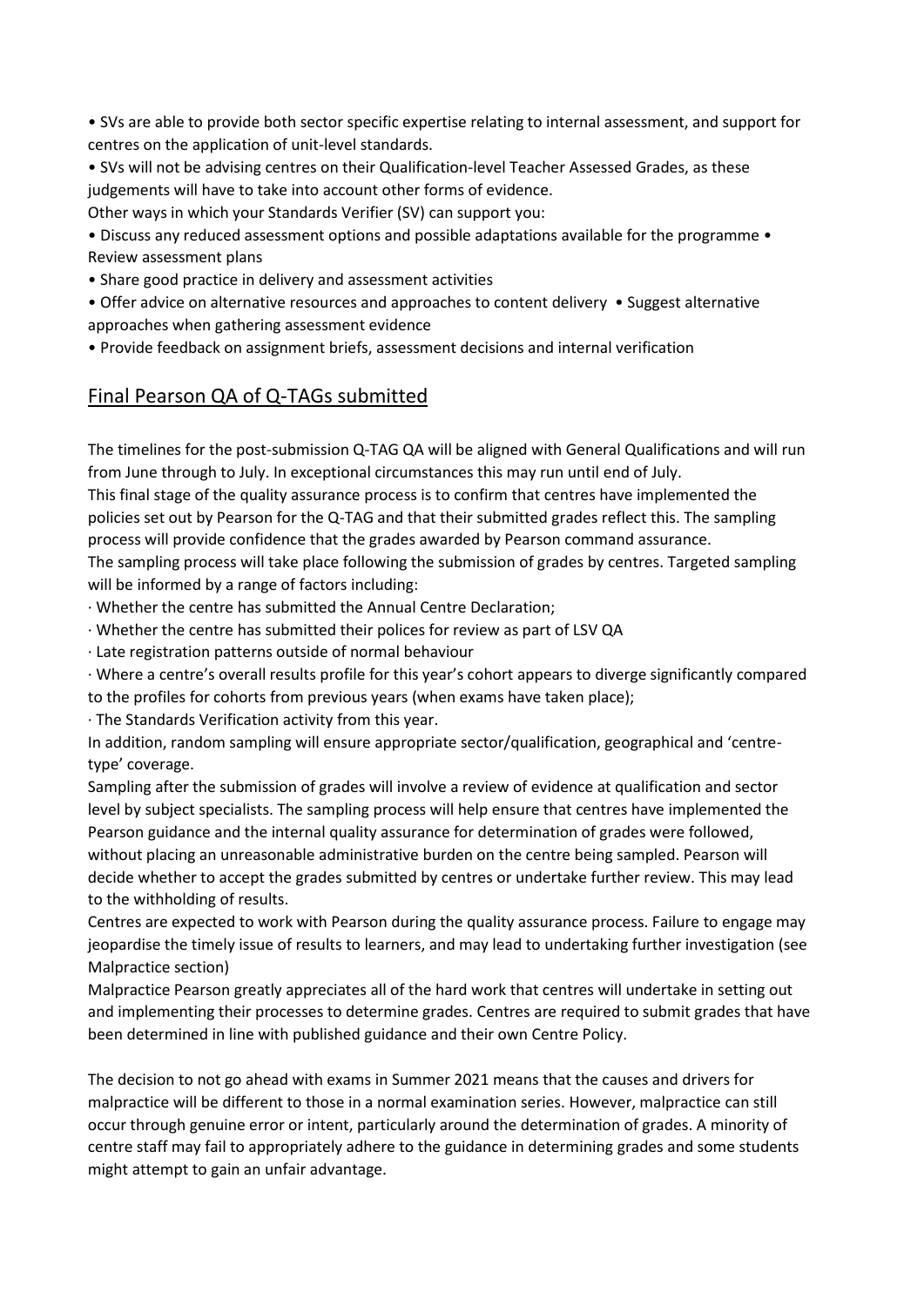To support centres in these challenging times we have set out below some of the circumstances in which Pearson will investigate potential malpractice concerns. Please note that the list is not intended to be exhaustive and there may be other instances of potential malpractice which will require investigation.

Centres/centre staff Pearson's Investigations team will investigate credible allegations of malpractice or issues reported from our monitoring processes that raise concerns about a failure to follow the published requirements for determining grades.

Examples include:

• Registrations are made for learners who had not studied the course of entry or had not intended to certificate in summer 2021.

• Grades created for learners who have not been taught sufficient content to provide the basis for that grade.

• A teacher deliberately and inappropriately disregarding the centre's published policy when determining grades.

- A teacher fabricating evidence of learner performance to support an inflated grade.
- A teacher deliberately providing inappropriate levels of support before or during an assessment, including deliberate disclosure of mark schemes and assessment materials, to support an inflated grade.
- A teacher intentionally submitting inflated grades.
- A failure to retain evidence used in the determination of grades in accordance with the Pearson grading guidance.

• A systemic failure to follow the centre's policy in relation to the application of Reasonable Adjustments, Access Arrangements or Special Consideration arrangements for learners in relation to assessments used to determine grades.

- A failure to take reasonable steps to authenticate learner work.
- A failure to appropriately manage Conflicts of Interest (COIs) within a centre.
- A Head of Centre's failure to submit the required declaration when submitting their grades.
- Grades being released to learners (or their parents/carers) before the issue of results.
- Failure to cooperate with Pearson's quality assurance, appeal or investigation processes.
- Failure to conduct a centre review or submit an appeal when requested to do so by a student.

Centres which identify such incidents should report them to our Investigations team by completing a JCQ M2 form (https://www.jcq.org.uk/exams-office/malpractice/) and submitting this and any relevant evidence to pqsmalpractice@pearson.com.

Learners It is possible that some learners may attempt to influence their teachers' judgements about their grades.

Learners might attempt to gain an unfair advantage during the centre's process by, for example, submitting fabricated evidence or plagiarised work. Such incidents would constitute malpractice and centres are asked to report these to Pearson in the normal way using the JCQ M1 form (https://www.jcq.org.uk/exams-office/malpractice/) and emailing this and supporting information to candidatemalpractice@pearson.com.

Learners, or individuals acting on their behalf such as parents/carers, might also try to influence grade decisions by applying pressure to centres or their staff. We anticipate that the majority of such instances will be dealt with by the centre internally – in such cases, we ask that the centres retain clear